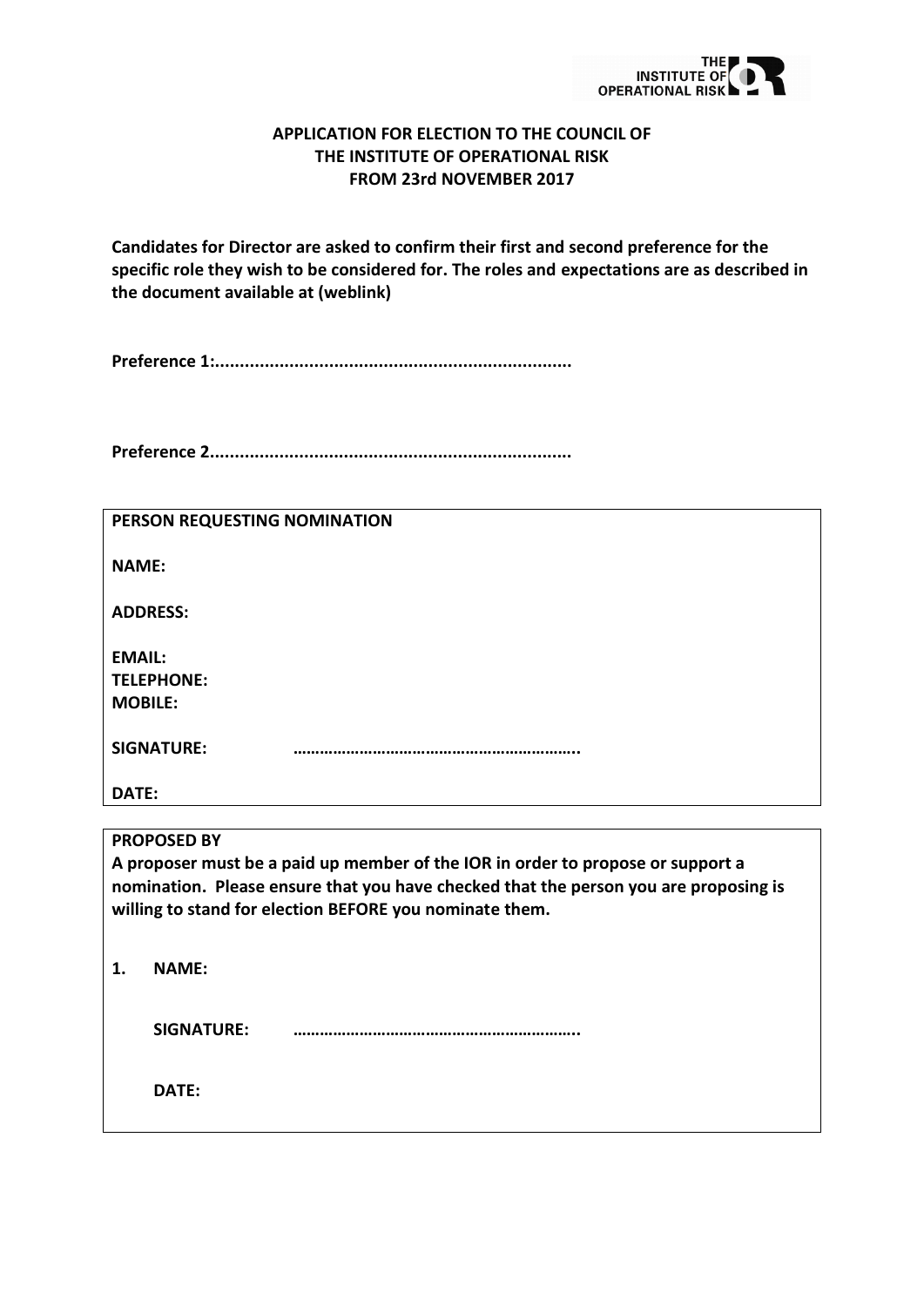

| <b>SECONDED BY</b>                                                           |              |  |  |
|------------------------------------------------------------------------------|--------------|--|--|
| A seconder must be a paid up member of the IOR in order to second a proposal |              |  |  |
| 2.                                                                           | <b>NAME:</b> |  |  |
|                                                                              | SIGNATURE:   |  |  |
|                                                                              | DATE:        |  |  |

**REASON FOR NOMINATION (no more than 200 words – your background, experience, relevant contribution to operational risk and what you would hope to bring to the Institute. If available, an up to date copy of your CV would be helpful).**